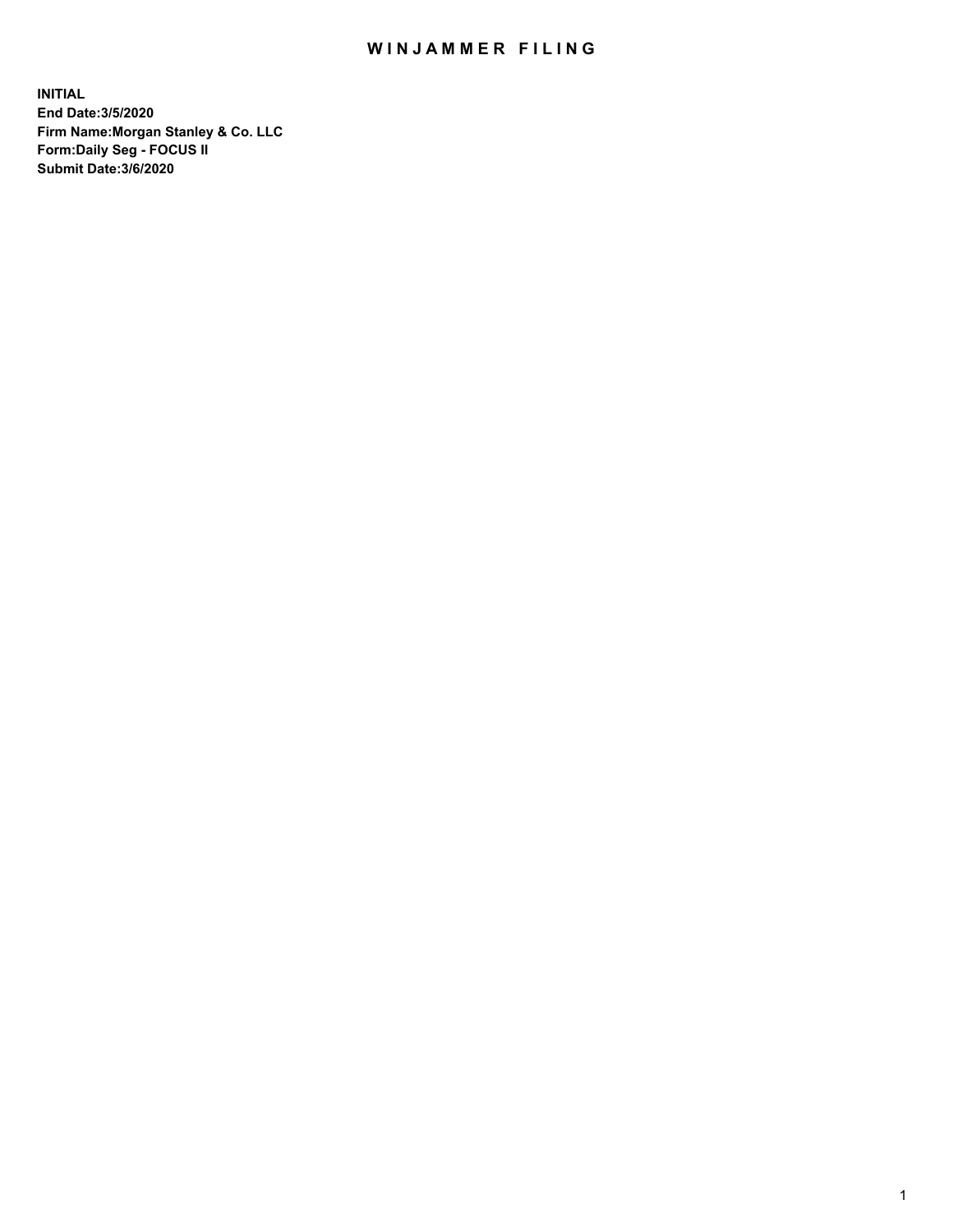**INITIAL End Date:3/5/2020 Firm Name:Morgan Stanley & Co. LLC Form:Daily Seg - FOCUS II Submit Date:3/6/2020 Daily Segregation - Cover Page**

| Name of Company                                                                                                                                                                                                                                                                                                                | <b>Morgan Stanley &amp; Co. LLC</b>                    |
|--------------------------------------------------------------------------------------------------------------------------------------------------------------------------------------------------------------------------------------------------------------------------------------------------------------------------------|--------------------------------------------------------|
| <b>Contact Name</b>                                                                                                                                                                                                                                                                                                            | <b>Ikram Shah</b>                                      |
| <b>Contact Phone Number</b>                                                                                                                                                                                                                                                                                                    | 212-276-0963                                           |
| <b>Contact Email Address</b>                                                                                                                                                                                                                                                                                                   | Ikram.shah@morganstanley.com                           |
| FCM's Customer Segregated Funds Residual Interest Target (choose one):<br>a. Minimum dollar amount: ; or<br>b. Minimum percentage of customer segregated funds required:% ; or<br>c. Dollar amount range between: and; or<br>d. Percentage range of customer segregated funds required between:% and%.                         | 235,000,000<br><u>0</u><br>0 Q<br>0 <sub>0</sub>       |
| FCM's Customer Secured Amount Funds Residual Interest Target (choose one):<br>a. Minimum dollar amount: ; or<br>b. Minimum percentage of customer secured funds required:% ; or<br>c. Dollar amount range between: and; or<br>d. Percentage range of customer secured funds required between: % and %.                         | 140,000,000<br><u>0</u><br><u>00</u><br>0 <sub>0</sub> |
| FCM's Cleared Swaps Customer Collateral Residual Interest Target (choose one):<br>a. Minimum dollar amount: ; or<br>b. Minimum percentage of cleared swaps customer collateral required:% ; or<br>c. Dollar amount range between: and; or<br>d. Percentage range of cleared swaps customer collateral required between:% and%. | 92,000,000<br><u>0</u><br>0 Q<br>0 <sub>0</sub>        |

Attach supporting documents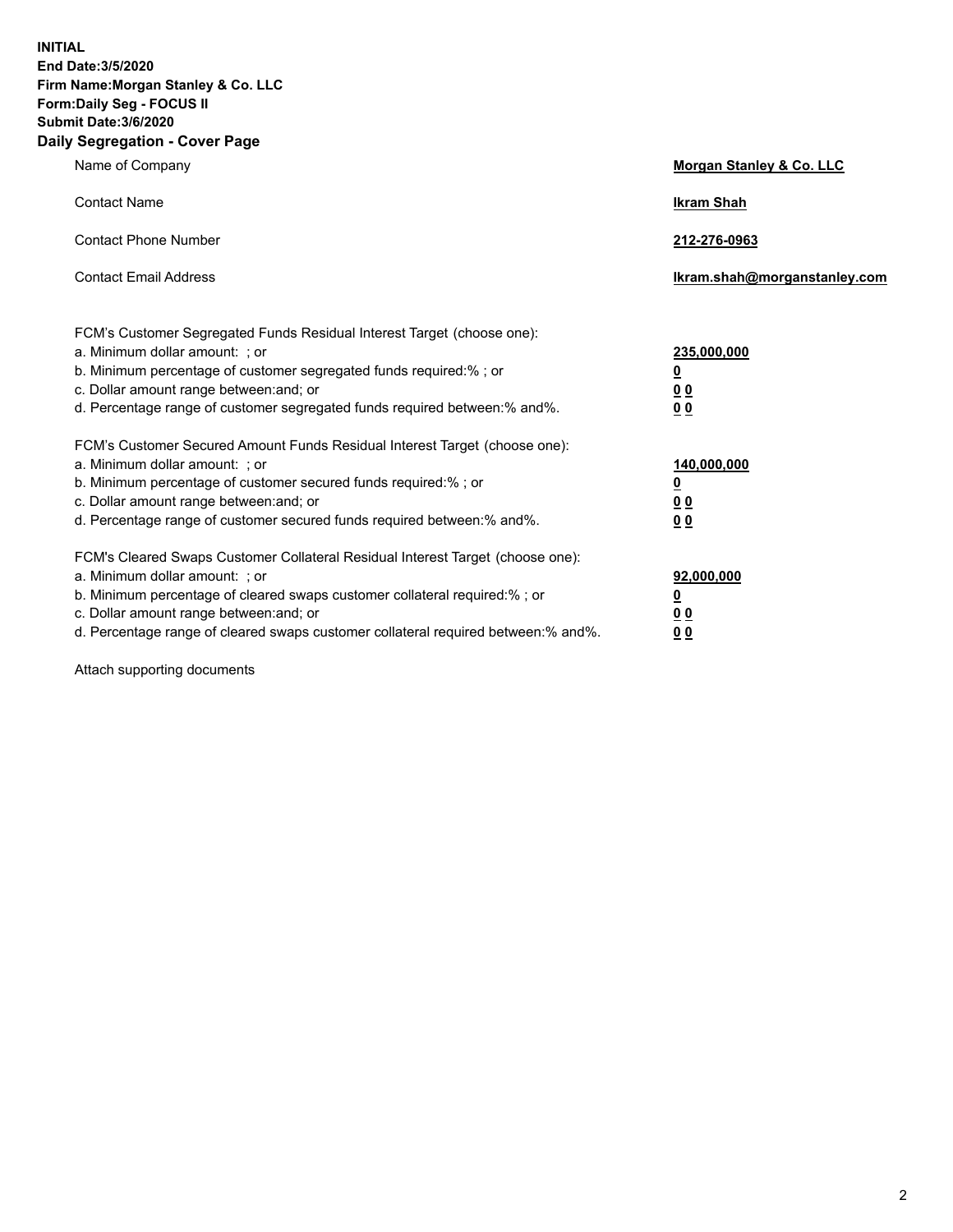|          | <b>INITIAL</b><br>End Date: 3/5/2020<br>Firm Name: Morgan Stanley & Co. LLC<br>Form: Daily Seg - FOCUS II<br>Submit Date: 3/6/2020<br><b>Daily Segregation - Secured Amounts</b> |                                 |
|----------|----------------------------------------------------------------------------------------------------------------------------------------------------------------------------------|---------------------------------|
|          | Foreign Futures and Foreign Options Secured Amounts                                                                                                                              |                                 |
|          | Amount required to be set aside pursuant to law, rule or regulation of a foreign<br>government or a rule of a self-regulatory organization authorized thereunder                 | $0$ [7305]                      |
| 1.       | Net ledger balance - Foreign Futures and Foreign Option Trading - All Customers                                                                                                  |                                 |
|          | A. Cash                                                                                                                                                                          | 4,284,932,761 [7315]            |
|          | B. Securities (at market)                                                                                                                                                        | 2,126,056,024 [7317]            |
| 2.<br>3. | Net unrealized profit (loss) in open futures contracts traded on a foreign board of trade<br>Exchange traded options                                                             | -1,112,954,381 [7325]           |
|          | a. Market value of open option contracts purchased on a foreign board of trade                                                                                                   | 8,633,288 [7335]                |
|          | b. Market value of open contracts granted (sold) on a foreign board of trade                                                                                                     | -8,360,176 [7337]               |
| 4.       | Net equity (deficit) (add lines 1. 2. and 3.)                                                                                                                                    | 5,298,307,516 [7345]            |
| 5.       | Account liquidating to a deficit and account with a debit balances - gross amount                                                                                                | 149,664,673 [7351]              |
|          | Less: amount offset by customer owned securities                                                                                                                                 | -144,199,862 [7352] 5,464,811   |
| 6.       | Amount required to be set aside as the secured amount - Net Liquidating Equity                                                                                                   | [7354]<br>5,303,772,327 [7355]  |
|          | Method (add lines 4 and 5)                                                                                                                                                       |                                 |
| 7.       | Greater of amount required to be set aside pursuant to foreign jurisdiction (above) or line                                                                                      | 5,303,772,327 [7360]            |
|          | 6.                                                                                                                                                                               |                                 |
| 1.       | FUNDS DEPOSITED IN SEPARATE REGULATION 30.7 ACCOUNTS<br>Cash in banks                                                                                                            |                                 |
|          | A. Banks located in the United States                                                                                                                                            | 259,416,758 [7500]              |
|          | B. Other banks qualified under Regulation 30.7                                                                                                                                   | 738,953,678 [7520] 998,370,436  |
|          |                                                                                                                                                                                  | [7530]                          |
| 2.       | <b>Securities</b>                                                                                                                                                                |                                 |
|          | A. In safekeeping with banks located in the United States                                                                                                                        | 432,697,817 [7540]              |
| 3.       | B. In safekeeping with other banks qualified under Regulation 30.7<br>Equities with registered futures commission merchants                                                      | 0 [7560] 432,697,817 [7570]     |
|          | A. Cash                                                                                                                                                                          | 15,300,731 [7580]               |
|          | <b>B.</b> Securities                                                                                                                                                             | $0$ [7590]                      |
|          | C. Unrealized gain (loss) on open futures contracts                                                                                                                              | 2,025,067 [7600]                |
|          | D. Value of long option contracts                                                                                                                                                | $0$ [7610]                      |
| 4.       | E. Value of short option contracts<br>Amounts held by clearing organizations of foreign boards of trade                                                                          | 0 [7615] 17,325,798 [7620]      |
|          | A. Cash                                                                                                                                                                          | $0$ [7640]                      |
|          | <b>B.</b> Securities                                                                                                                                                             | $0$ [7650]                      |
|          | C. Amount due to (from) clearing organization - daily variation                                                                                                                  | $0$ [7660]                      |
|          | D. Value of long option contracts                                                                                                                                                | $0$ [7670]                      |
|          | E. Value of short option contracts                                                                                                                                               | 0 [7675] 0 [7680]               |
| 5.       | Amounts held by members of foreign boards of trade<br>A. Cash                                                                                                                    | 3,489,280,205 [7700]            |
|          | <b>B.</b> Securities                                                                                                                                                             | 1,693,358,207 [7710]            |
|          | C. Unrealized gain (loss) on open futures contracts                                                                                                                              | -1,114,979,448 [7720]           |
|          | D. Value of long option contracts                                                                                                                                                | 8,633,288 [7730]                |
|          | E. Value of short option contracts                                                                                                                                               | -8,360,176 [7735] 4,067,932,076 |
|          |                                                                                                                                                                                  | $[7740]$                        |
| 6.<br>7. | Amounts with other depositories designated by a foreign board of trade<br>Segregated funds on hand                                                                               | $0$ [7760]<br>$0$ [7765]        |
| 8.       | Total funds in separate section 30.7 accounts                                                                                                                                    | 5,516,326,127 [7770]            |
| 9.       | Excess (deficiency) Set Aside for Secured Amount (subtract line 7 Secured Statement                                                                                              | 212,553,800 [7380]              |
|          | Page 1 from Line 8)                                                                                                                                                              |                                 |
| 10.      | Management Target Amount for Excess funds in separate section 30.7 accounts                                                                                                      | 140,000,000 [7780]              |

11. Excess (deficiency) funds in separate 30.7 accounts over (under) Management Target **72,553,800** [7785]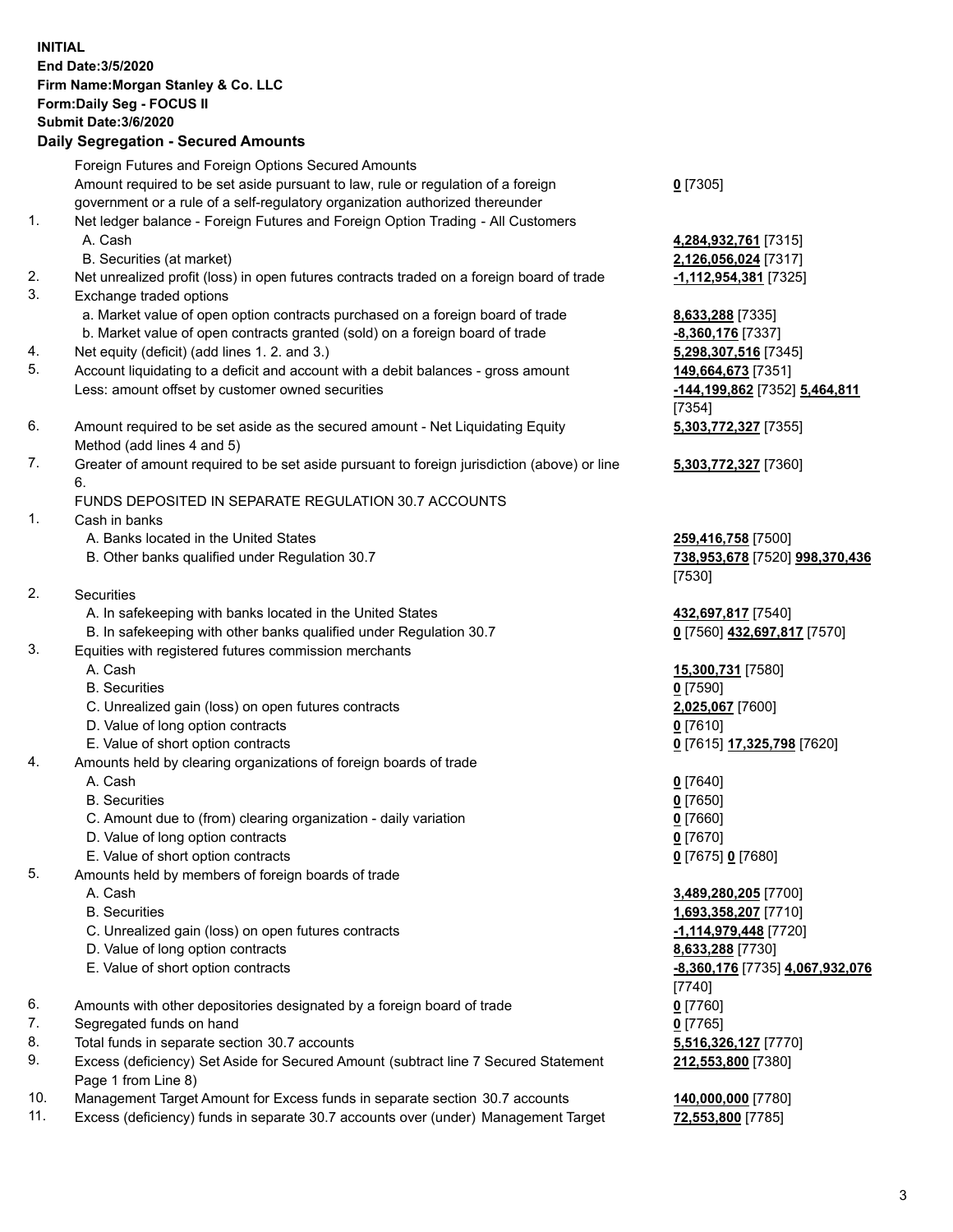|     | <b>INITIAL</b><br>End Date: 3/5/2020<br>Firm Name: Morgan Stanley & Co. LLC         |                                           |
|-----|-------------------------------------------------------------------------------------|-------------------------------------------|
|     | Form: Daily Seg - FOCUS II                                                          |                                           |
|     | <b>Submit Date: 3/6/2020</b>                                                        |                                           |
|     | Daily Segregation - Segregation Statement                                           |                                           |
|     | SEGREGATION REQUIREMENTS(Section 4d(2) of the CEAct)                                |                                           |
| 1.  | Net ledger balance                                                                  |                                           |
|     | A. Cash                                                                             | 9,989,006,277 [7010]                      |
|     | B. Securities (at market)                                                           | 6,322,309,247 [7020]                      |
| 2.  | Net unrealized profit (loss) in open futures contracts traded on a contract market  | 1,706,896,791 [7030]                      |
| 3.  | Exchange traded options                                                             |                                           |
|     | A. Add market value of open option contracts purchased on a contract market         | 718,672,033 [7032]                        |
|     | B. Deduct market value of open option contracts granted (sold) on a contract market | -718,351,420 [7033]                       |
| 4.  | Net equity (deficit) (add lines 1, 2 and 3)                                         | 18,018,532,928 [7040]                     |
| 5.  | Accounts liquidating to a deficit and accounts with                                 |                                           |
|     | debit balances - gross amount                                                       | 1,018,241,574 [7045]                      |
|     | Less: amount offset by customer securities                                          | -1,013,497,483 [7047] 4,744,091<br>[7050] |
| 6.  | Amount required to be segregated (add lines 4 and 5)                                | 18,023,277,019 [7060]                     |
|     | FUNDS IN SEGREGATED ACCOUNTS                                                        |                                           |
| 7.  | Deposited in segregated funds bank accounts                                         |                                           |
|     | A. Cash                                                                             | 3,990,822,203 [7070]                      |
|     | B. Securities representing investments of customers' funds (at market)              | $0$ [7080]                                |
|     | C. Securities held for particular customers or option customers in lieu of cash (at | 1,104,912,284 [7090]                      |
|     | market)                                                                             |                                           |
| 8.  | Margins on deposit with derivatives clearing organizations of contract markets      |                                           |
|     | A. Cash                                                                             | 8,268,733,415 [7100]                      |
|     | B. Securities representing investments of customers' funds (at market)              | $0$ [7110]                                |
|     | C. Securities held for particular customers or option customers in lieu of cash (at | 5,217,396,963 [7120]                      |
|     | market)                                                                             |                                           |
| 9.  | Net settlement from (to) derivatives clearing organizations of contract markets     | -126,990,831 [7130]                       |
| 10. | Exchange traded options                                                             |                                           |
|     | A. Value of open long option contracts                                              | 718,672,033 [7132]                        |
|     | B. Value of open short option contracts                                             | -718,351,420 [7133]                       |
| 11. | Net equities with other FCMs                                                        |                                           |
|     | A. Net liquidating equity                                                           | 10,173,567 [7140]                         |
|     | B. Securities representing investments of customers' funds (at market)              | $0$ [7160]                                |
|     | C. Securities held for particular customers or option customers in lieu of cash (at | $0$ [7170]                                |
|     | market)                                                                             |                                           |
| 12. | Segregated funds on hand                                                            | $0$ [7150]                                |
| 13. | Total amount in segregation (add lines 7 through 12)                                | 18,465,368,214 [7180]                     |
| 14. | Excess (deficiency) funds in segregation (subtract line 6 from line 13)             | 442,091,195 [7190]                        |
| 15. | Management Target Amount for Excess funds in segregation                            | 235,000,000 [7194]                        |
| 16. | Excess (deficiency) funds in segregation over (under) Management Target Amount      | 207,091,195 [7198]                        |
|     | Excess                                                                              |                                           |